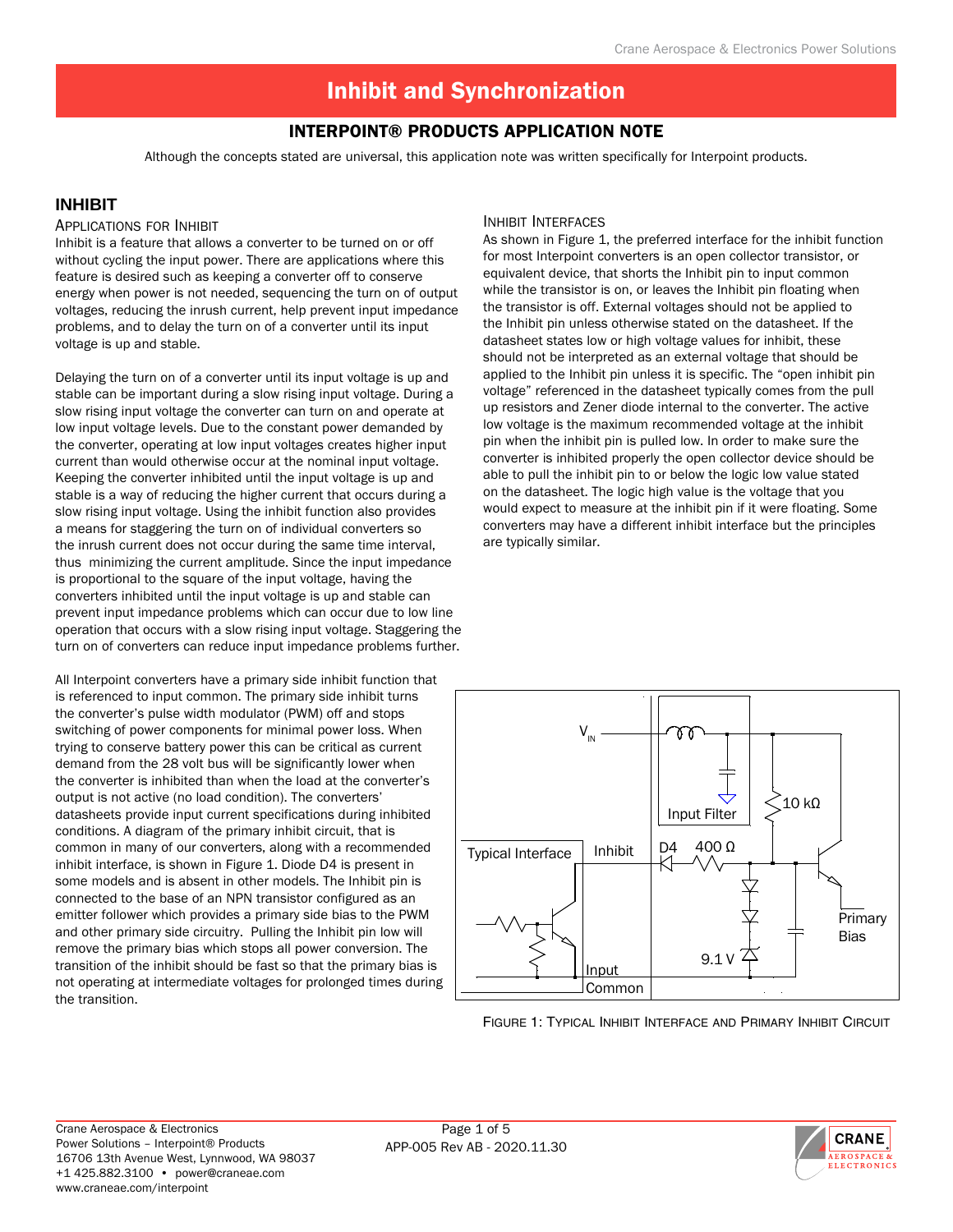# Interpoint® Products Application Note

The datasheet also provides the maximum current that the Inhibit pin is capable of sourcing. In many cases the inhibit current is a function of input line voltage. This can be seen by looking at Figure 1 on page 1. When the Inhibit pin is pulled low, the current will be determined by the voltage across 400 ohm and 10 k ohm resistors in series. Since the bottom end of the 400 ohm resistor will be shorted to input common, when the interface is active, and the top of the 10 k ohm resistor is connected to  $V_{IN}$ , the current will be determined by the voltage across these series resistors. The values of the resistors may vary from model to model. Neglecting the diode, D4, which may not be present, the voltage across these resistors is the input voltage. This maximum current value is important when determining if the logic low voltage is being met. For example, many open collector comparators can sink significant current but the minimum saturated voltage while sinking 6 mA may be over 1 volt. If a converter's datasheet states a low value of 0.8 volts, and a maximum inhibit current of 8 mA, this comparator would not be a good choice. The inhibit interface should be capable of pulling the Inhibit pin to its specified logic low level while sinking the maximum current specified in the datasheet. While the inhibit interface is off it will not sink current and the interface would see the logic high voltage stated in the datasheet.

It is not recommended to connect a pull up resistor to the Inhibit pin as the converter has its own internal pull up resistor. If an external pull up resistor is desired, a diode should be added, as shown in Figure 2. This will isolate the pull up voltage from the Inhibit pin. Whenever a diode is added it will create a voltage drop which needs to be considered when meeting the converter's inhibit low specification.



Figure 2: Inhibit with Pull-up Resistor and Diode

### Single Inhibit Interface for Multiple Converters

In some applications it is desirable to inhibit all converters at the same time using a single control circuit. For this application all inhibit pins would need to be tied to a common inhibit interface. With many converters it is important that the inhibit pin voltage of one converter not influence the inhibit pin voltage of another converter. Preventing this would require an oring diode at the input of each inhibit pin unless the converter has an internal diode to perform this function. In Figure 1 on page 1, D4 would perform this function. In some models D4 is present which means that an external diode would not be necessary. In other models D4 is not present. If there is any uncertainty about whether there is a diode internal to the converter contact our Applications Department at powerapps@craneae.com. Figure 3 shows three converters that share a common inhibit interface with each Inhibit pin being isolated with a diode. In this case the transistor must be capable of pulling the Inhibit pin to its low level while sinking the inhibit current of three converters. The voltage drops of the oring diodes also need to be considered.



Figure 3: Inhibit Interface with Multiple Converters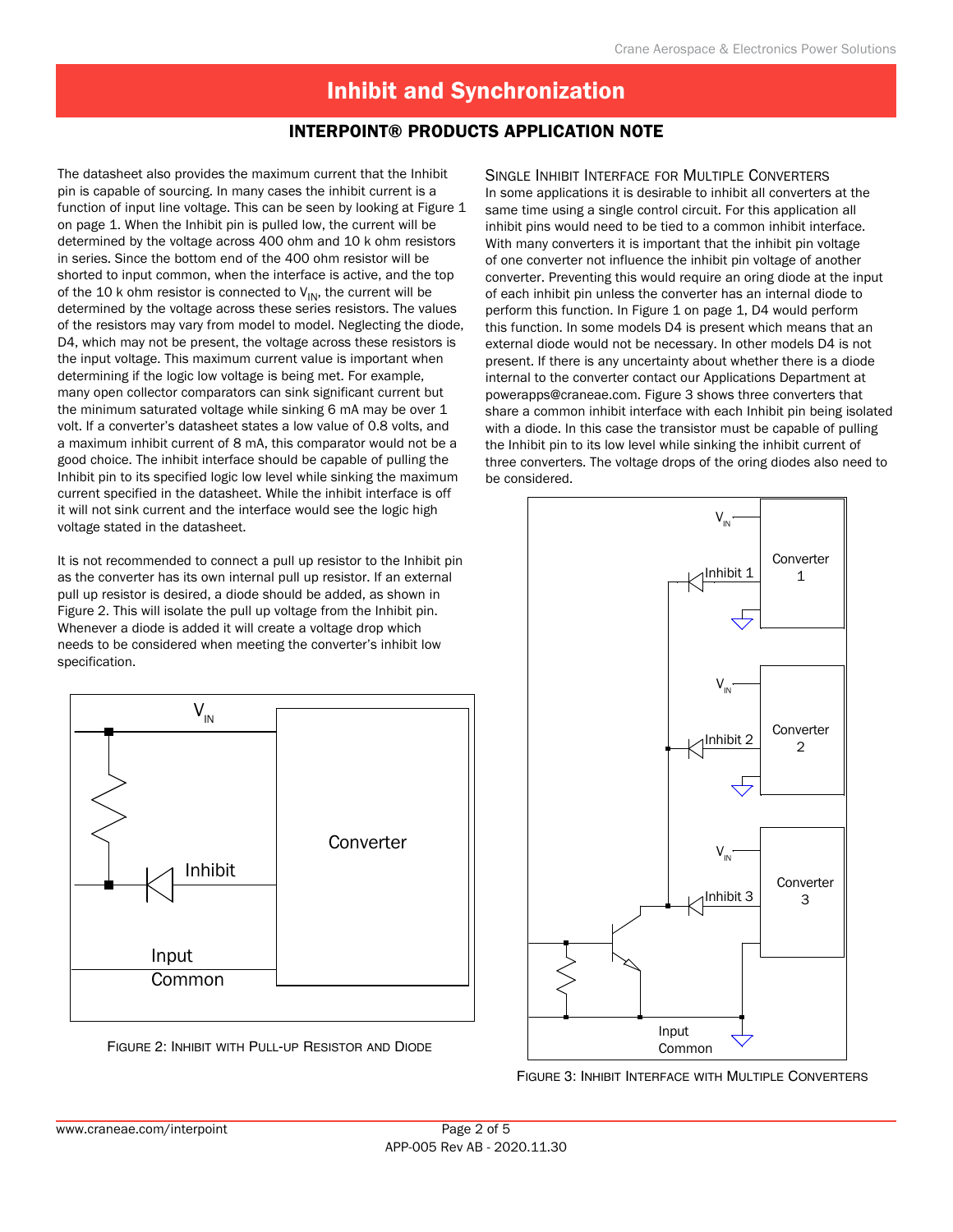# Interpoint® Products Application Note

#### Inhibit with Isolation

In some applications, it may be necessary to reference the inhibit command to the secondary side of the power converter, which is isolated from the primary. Some of our higher power converters have a secondary side inhibit that is referenced to output common. In this case the systems inhibit interface can be an open collector transistor, or equivalent device, referenced to output common. With converters that only offer a primary side inhibit, an opto isolator can be used as to maintain isolation shown in Figure 4.



Figure 4: Inhibit with Isolation

## **SYNCHRONIZATION**

#### **OVERVIEW**

Interpoint converters have an internal clock that sets the converter's switching frequency. Most Interpoint converters have a sync input that allows the end user to adjust the converter's clock frequency within a range specified in the converter's datasheet. The sync feature allows the customer to sync the converter to desired frequency for a particular application. It can also be used where multiple converters are employed and it is desirable to have all converters running at the same frequency. An example of this would be to eliminate beat frequencies created by two or more converters running from a common input bus. The beat frequencies typically occur at a low frequency that is not attenuated by an external EMI filter. If the energy at the beat frequency is significant, and the beat frequency lies within the EMI specification's lower frequency band, it is possible that the system may not meet the EMI specification. Beat frequencies are typically below 50 kHz where the EMI limits are much more lenient at these lower frequencies. Beat frequencies are typically not a problem in most applications.

#### Sync in Interpoint Converters

The sync/clock circuit for the MFL converter is shown in Figure 5. Figure 5 is also representative of the sync circuit for the MHF+ singles and duals (not triples), MTR, FMTR and other (but not all) Interpoint converters, with the exception that the "sync out" function is absent for these converters. Of the converters listed here the MFL is the only converter that has a "sync out" function.



Figure 5: Typical Interpoint SYNC CLOCK CIRCUIT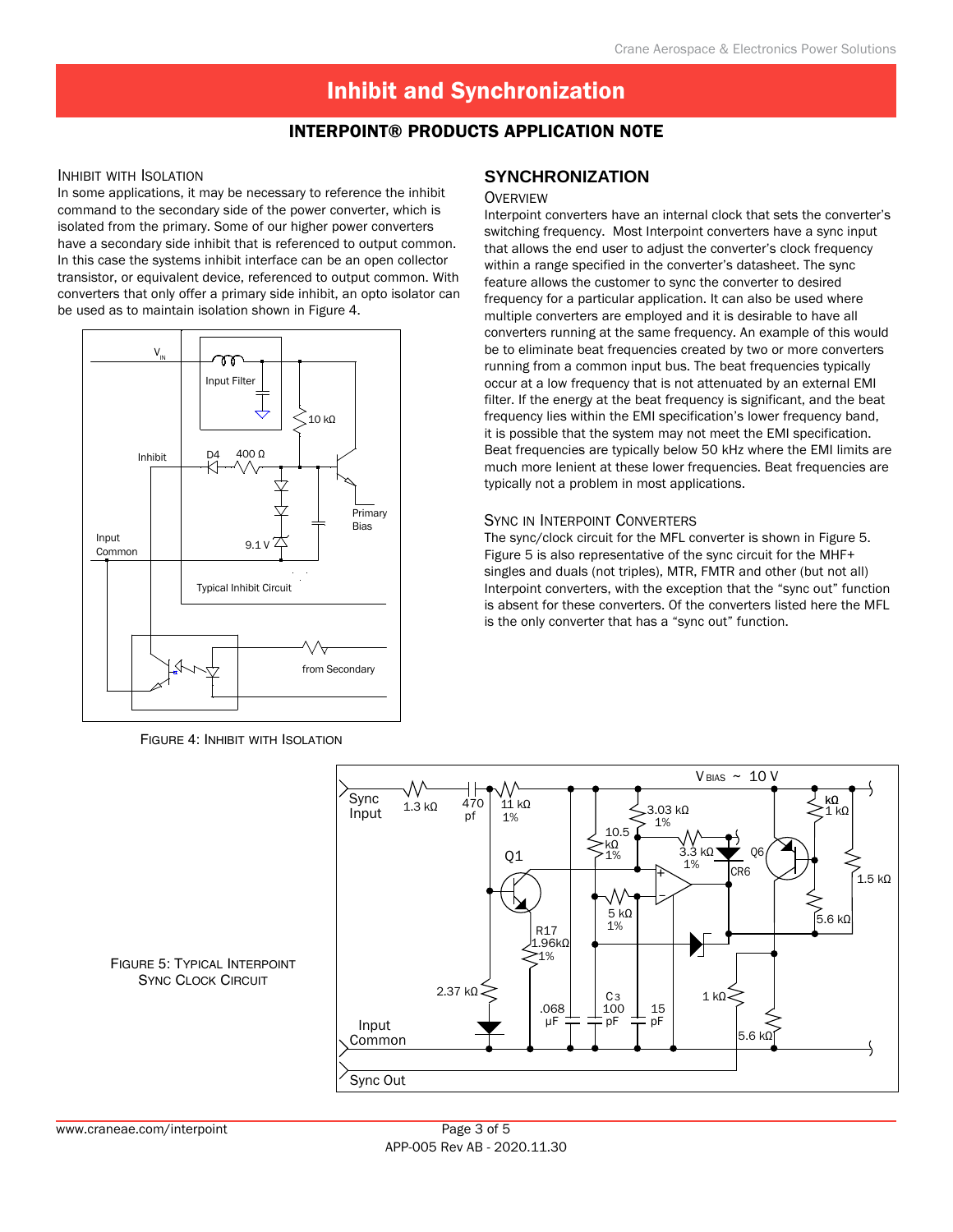## Interpoint® Products Application Note

## **IDEAL SYNC PULSE**

The ideal sync input for the circuit of Figure 5 on page 3 is a 0 to 5 volt, 40%-60% duty cycle square wave with rise and fall times of less than 150 nanoseconds. What is important for the circuit is the peak to peak value of the sync signal versus the minimum and maximum values. Having a sync signal of 0 to 5 volts or -2.5 to +2.5 volts would provide the same results because the sync signal is an AC coupled signal. Refer to the converter's datasheet for the recommended amplitude and duty cycles for the particular model. An interface driver with  $Z_{OUT}$  of less than 50  $\Omega$  is recommended. If unsure about the type of sync circuit internal to an Interpoint converter contact powerapps@craneae.com.

## Sync Out - MFL

The MFL also has a sync out function with a pulse that transitions from around 0 volts to a little over 10 volts unloaded. The sync out duty cycle is typically around 22% with a fast rise and slower decay. The sync out function of the MFL can be used to drive the sync in of another MFL converter allowing both converters to run at the same frequency. The sync in specification for the MFL is close to 5 volts peak-to-peak and the unloaded Sync Out pin is close to 10 volts peak-to-peak. However, when connecting sync out of one MFL to sync in of another MFL the loading effect will drop the voltage close to the sync in specification of 5 volts peak-to-peak. Many MFL style converters can be daisy chained together in this manner so that they all run at the same frequency. This would be good when powering multiple converters from a single EMI filter or running MFL converters in parallel operation. In addition, the sync out of an MFL can also be used to sync other converters that share the sync circuitry shown in Figure 5 on page 3 if the free running frequency of the MFL is within the "sync in" range of the converter it is syncing. The free running frequencies and the allowable sync range can be found on the converter's datasheet.

## Application of a Sync Signal

With some converters the application of sync may cause a slight voltage transient on the converter's output if the converter is running during the application of sync. An alternative method of applying sync would be to have the converter inhibited, apply the sync signal, then release the inhibit allowing the converter to turn on with the sync already applied. This would eliminate the possibility of output voltage transients that may occur during the application of sync. If using the sync function, it is important to always stay within the frequency range specified in the datasheet as the converter may run too hot or be damaged if operating outside of these limits. In some applications when an external sync is first applied the system sync signal may be at some undesirable frequency or amplitude until the system clock signal has stabilized. If this is a possibility, having the converter inhibited until the external sync signal has stabilized will ensure that the instability will not be seen by the converter.

#### Isolating the sync circuit

The sync input of most devices is referenced to input common. In applications where the system clock is referenced to output common of the converter, or a ground other than the converter's input common, an isolated interface would be required. An isolated interface usually involves a pulse transformer as shown in Figure 6. Here a low impedance complementary output buffer drives a pulse transformer. A capacitor in series with the primary of the pulse transformer removes the DC and helps prevent the pulse transformer from saturating. If the pulse transformer is driven directly, without the series capacitor, care must be taken to ensure that the core of the pulse transformer is reset to zero on a cycle by cycle basis to avoid core saturation. The low impedance buffer allows multiple power converters to be driven in parallel. Modeling, and bread boarding your drive circuit is highly recommended as some bipolar, totem pole drivers, provide a distorted signal. To minimize unwanted leakage inductance, bifilar winding the pulse transformer is recommended.



Figure 6: Isolated Sync Interface

## Layout

Sync signals can have fast transitioning edges that can radiate noise and couple to other circuitry. Overlapping sync traces with their return trace is a good design practice. This will help provide a cleaner signal and reduced radiated and conducted noise. Where multiple converters are used with their inputs paralleled, and sync input connected to a common pulse driver, care must be taken to ensure that unwanted noise signals, due to ground loops, do not appear as unwanted sync inputs. When a sync terminal is referenced to the power converter's input common, any noise between this return and the sync driver's return will appear as a spurious sync input. This can cause jitter and low frequency components in the input and output spectral noise. In this case eliminate any ground loops or use a pulse transformer to decouple the noise. Use pulse transformers with one or more isolated outputs as required.